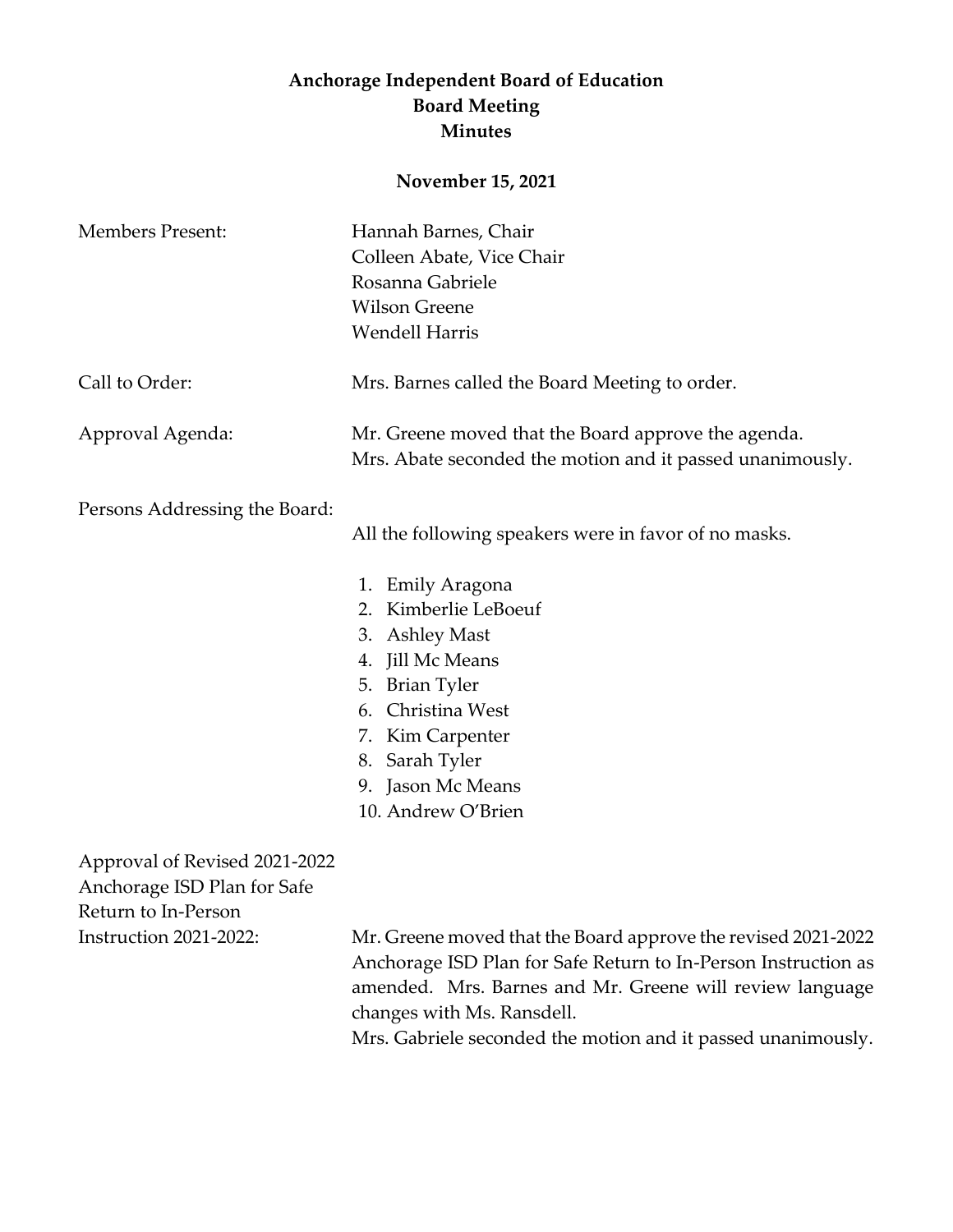| <b>Board Member Reports:</b>         | The Board reviewed the following special reports:                                                                                                                                                                                                                                                                                                                                                                                                                                                                                      |
|--------------------------------------|----------------------------------------------------------------------------------------------------------------------------------------------------------------------------------------------------------------------------------------------------------------------------------------------------------------------------------------------------------------------------------------------------------------------------------------------------------------------------------------------------------------------------------------|
|                                      | 1. City Council Report (Oral)-Wendell Harris<br>a. Some Christmas in Anchorage questions that were<br>referred to Andrea Donan.                                                                                                                                                                                                                                                                                                                                                                                                        |
|                                      | 2. APTA Report (Oral)-Andrea Donan<br>a. Approved three APTA Gives requests<br>b. A modified Christmas in Anchorage will be held on<br>December 11, 2021<br>c. Auction ask item this year will be a new sports court<br>in the back parking lot.<br>d. This year's APTA Auction will be held at Owl Creek<br>Country Club on March 5, 2022.<br>3. Other Reports - Rosanna Gabriele<br>a. The next KSBA Meeting on December 3 and<br>December 4 will feature Dr. Stephen Pruitt.<br>b. Mrs. Gabriele and Mrs. Barnes will be attending. |
| <b>Staff Reports:</b>                | The Board reviewed the following special reports:<br>1. Personnel Report (Mrs. Ransdell)<br>Conference Participation Schedule (Mrs. Ransdell)<br>2.<br>Gifted & Talented Program (Ms. Turner)<br>3.<br>4. PBIS/KPREP Culture & Climate Survey<br>5. Principal & Teacher Effectiveness System Implementation &<br>Plan (Ms. Ransdell/Mr. Terry)                                                                                                                                                                                         |
| Approval of Superintendent<br>Goals: | Gabriele<br>moved that the Board<br>Mrs.<br>the<br>approve<br>Superintendent Goals as amended.<br>Mr. Harris seconded the motion and it passed unanimously.                                                                                                                                                                                                                                                                                                                                                                            |
| Approval of Superintendent<br>Goals: | Mr. Greene moved that the Board approve the Strategic Plan<br>ELA Goal as amended.<br>Mrs. Gabriele seconded the motion and it passed unanimously.                                                                                                                                                                                                                                                                                                                                                                                     |